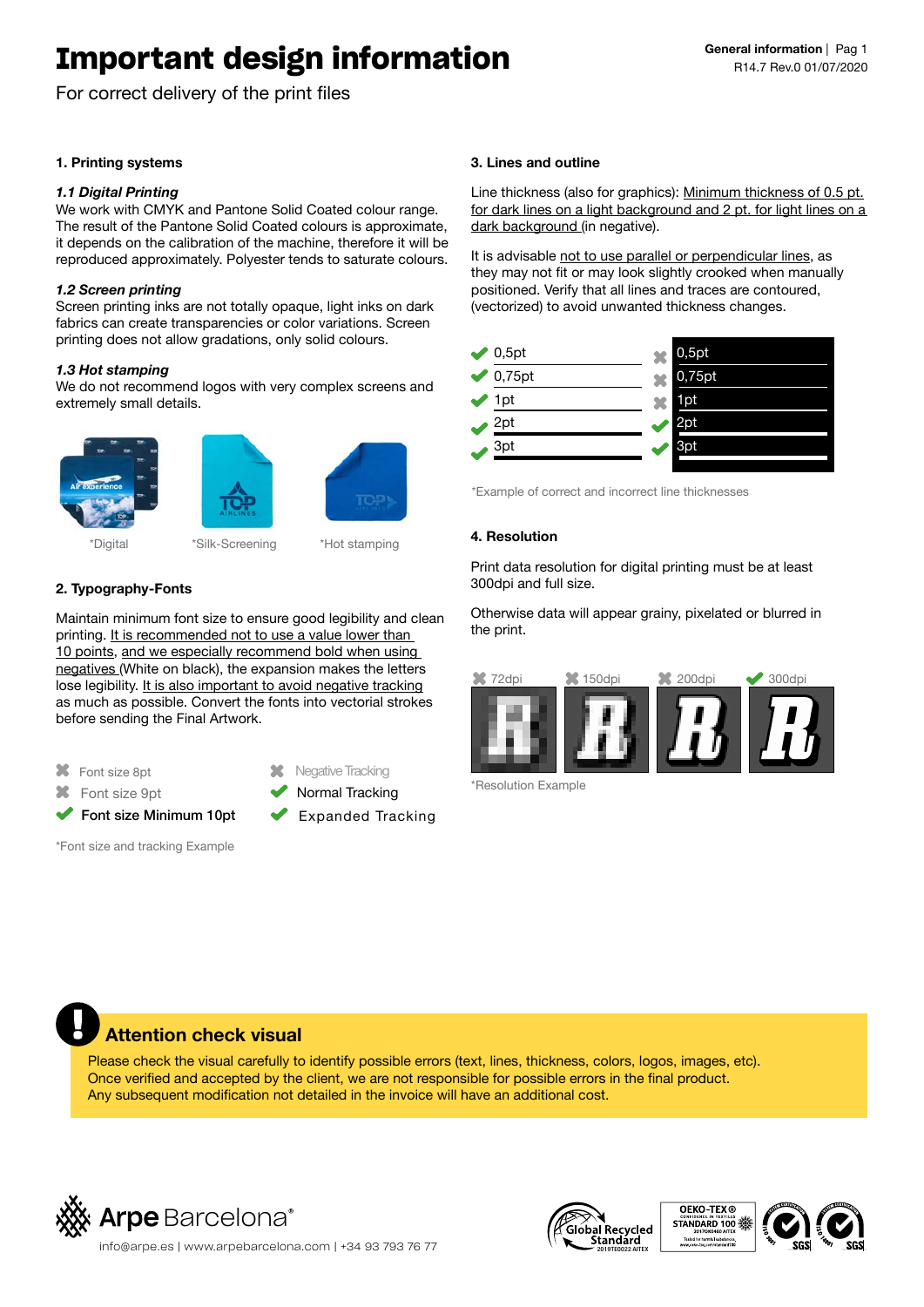# **Important design information**

For correct delivery of the print files

## **5. Keys**

## *5.1. Safety area*

The security area serves to compensate production tolerances, guaranteeing clean printing and ensuring that elements such as text, images, logos and shapes aren't cut. Maintain the safety area from the edge is essential. Values will vary depending on the product, follow the detailed instructions on each product.

## *5.2 5.2 Sewing area*

Area reserved for sewing, connection between two fabric parts (stitching): binding and overlock.

## *5.3 Cutting area*

Die and product shape, it may vary slightly because of the loss and elasticity of the fabric.

## *5.4 Bleeding area*

The bleeding area shouldn't be confused with the safety area. This will disappear when the product is stamped.

*\*Bleeding:* The image extended to the outer edge of the final format.

## **6. File formats**

File has to be delivered in PSD, PDF, EPS or vectorized Al. PDF files cannot be password protected. We don't accept files in CorelDraw or Freehand. All fonts must be vectorized for embedded or attached images.

If you don't have a designer our design department can arrange the artwork with images in TIFF or JPEG and logos in EPS, PDF and AI.

## **Attention check visual**

Please check the visual carefully to identify possible errors (text, lines, thickness, colors, logos, images, etc). Once verified and accepted by the client, we are not responsible for possible errors in the final product. Any subsequent modification not detailed in the invoice will have an additional cost.



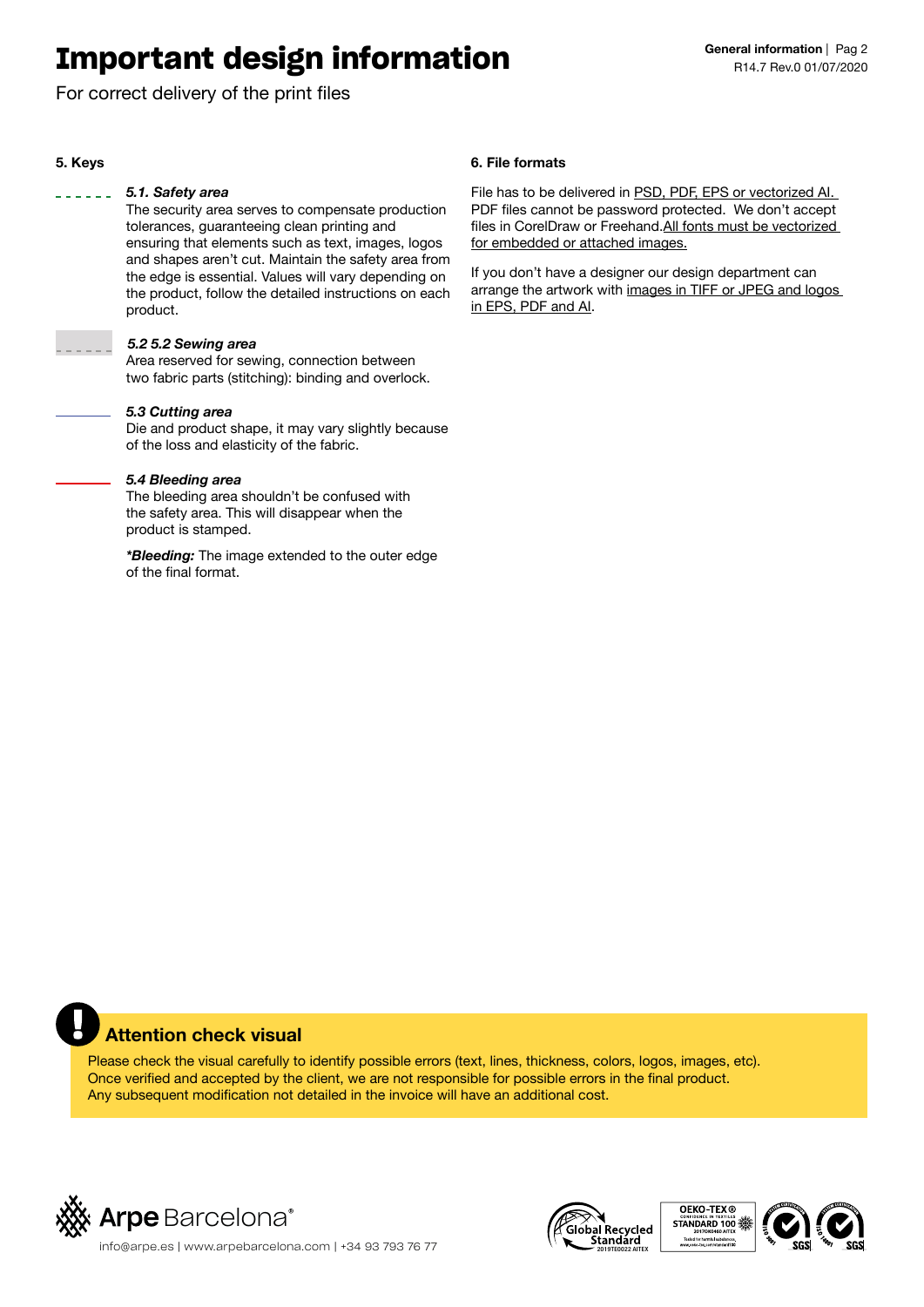# **Warnings and recommendations**

## **1. Material, printing and production tolerances**

Despite careful manufacturing, quality and controls in our production process, there may be variations between products in the same order. These tolerances can occur in weaving, printing, cutting, tailoring and handling. In repeat orders differences may be caused by the use of different materials, batches, sortware updates or changes in the production process.



\*Example of rotation and movement in printing and handling



\*Example of deformation by manipulation and confection



These examples are an overstatement of what can happen with the printing, handling and making of our products.

## **2. Colour reproduction and detail sharpness**

If you need a very precise colour or print result, you can send us samples printed on paper, cardboard or other printed surfaces as a reference. Our graphics department will make the necessary corrections to achieve the best result by comparing the samples sent.

Please note that the printed material surface will not be identical and therefore the results will not be either.

In textile materials the reproduction of the detail and sharpness may be different from printing on paper or screen display.

Depending on the property of the support material and the printing method used (digital printing, screen printing or hot stamping), the difference may be more or less obvious and unfortunately cannot be avoided. Every printing system has its technical limitations.

The reproduction of the visual on screen (RGB), can vary with respect to the printing color (CMYK), the same color values can be slightly different.

## **3. Our fabrics**

Shrinkage and deformation in the production process can' t be avoided. Our fabrics have elasticity and movement, this could produce irregularities on the surface and in printing.

## *3.1 Fabric opacity*

Fabrics aren't 100% opaque. Printing in intense and contrasting colours can create transparencies.This effect is more visible in double-sided printing. Keep this in mind before designing. If you have any questions, you can contact our graphics department.

## **Handmade**

Product cut, stamped, made and manipulated by hand, there may be variations in position, rotation and / or clothing caused by the manipulation of them. Products from the same order will not be identical.